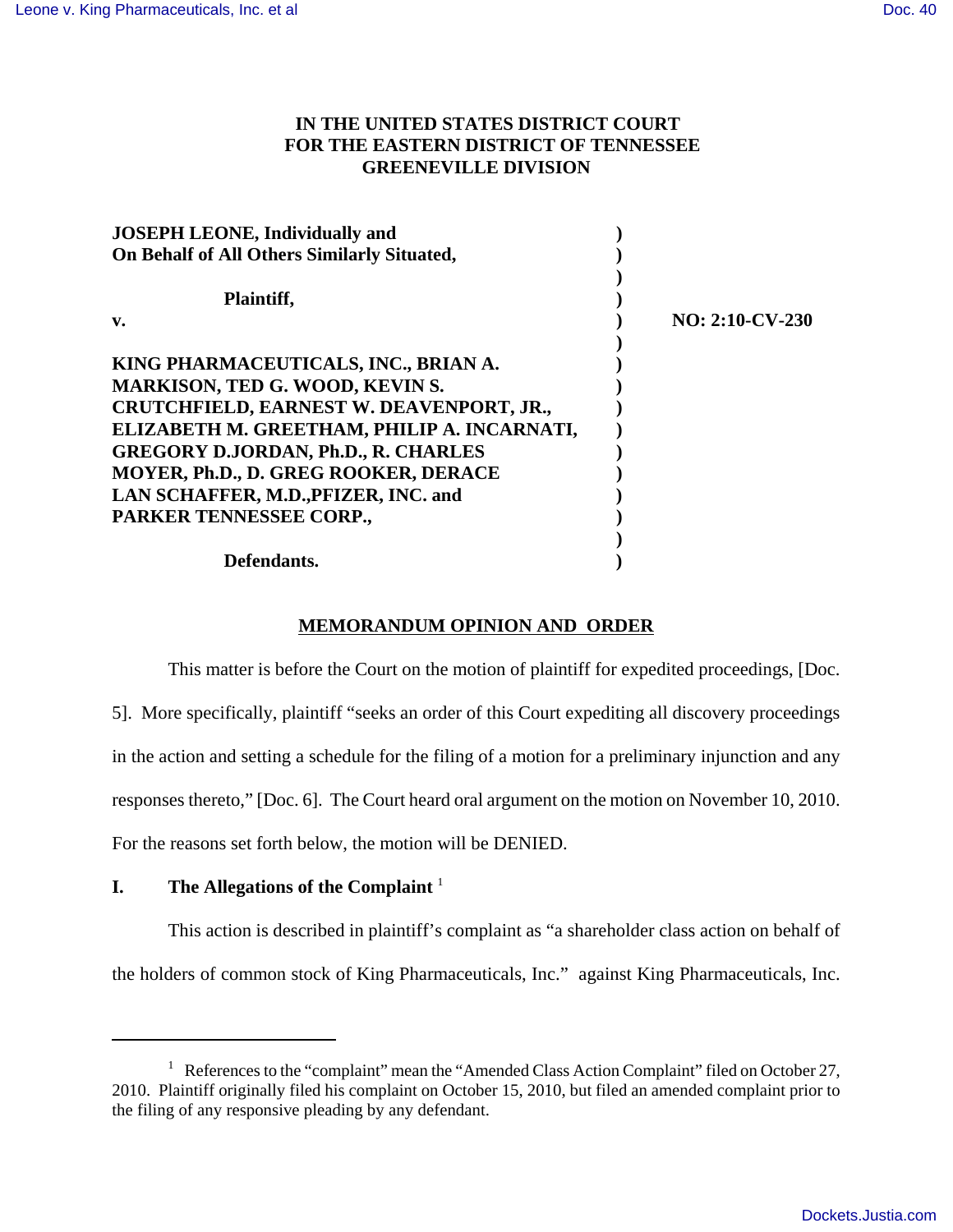("King"), Pfizer, Inc. ("Pfizer"), Parker Tennessee Corp. ("Parker"), and certain officers and directors of King. The Court's jurisdiction is invoked pursuant to 28 U.S.C. § 1331 (federal question), *i.e.* a claim under the Securities Exchange Act of 1934 ("Exchange Act"), 15 U.S.C. § 78aa, and 28 U.S.C. § 1332 and the Class Action Fairness Act (diversity of citizenship and amount in controversy).

King is a Tennessee corporation which manufactures, markets and sells pharmaceutical products to physicians and hospitals. King, through a subsidiary, also manufactures and markets animal health products. King has sales offices in the United States, Europe, Canada, Mexico, South America, and Asia and sells its animal health products through distributors and third-party sales companies. King is publicly traded on the New York Stock Exchange and has 249 million outstanding shares of common stock.

In early 2010, King's common stock price began to decline. The stock closed on January 28, 2010, at \$13.08 per share and declined to a low of \$7.18 per share on July 10, 2010. On October 12, 2010, King announced a merger agreement with Pfizer, a research-based global pharmaceutical company that discovers, develops, manufactures, and markets medicine for humans and animals. Under the agreement, Pfizer will acquire King for \$3.6 billion in cash, or \$14.25 per share. This per share price represents a premium of approximately 40% to King's closing price on October 11, 2010, and approximately 46% to the one-month average closing price as of the same date. The price offered represents a premium of 8.9% to the closing price of \$13.08 on January 28, 2010. On October 22, 2010, Pfizer commenced a tender offer with an offer price of \$14.25 per share by filing a Schedule TO with the Securities and Exchange Commission ("SEC"). The tender offer expires at midnight on November 19, 2010.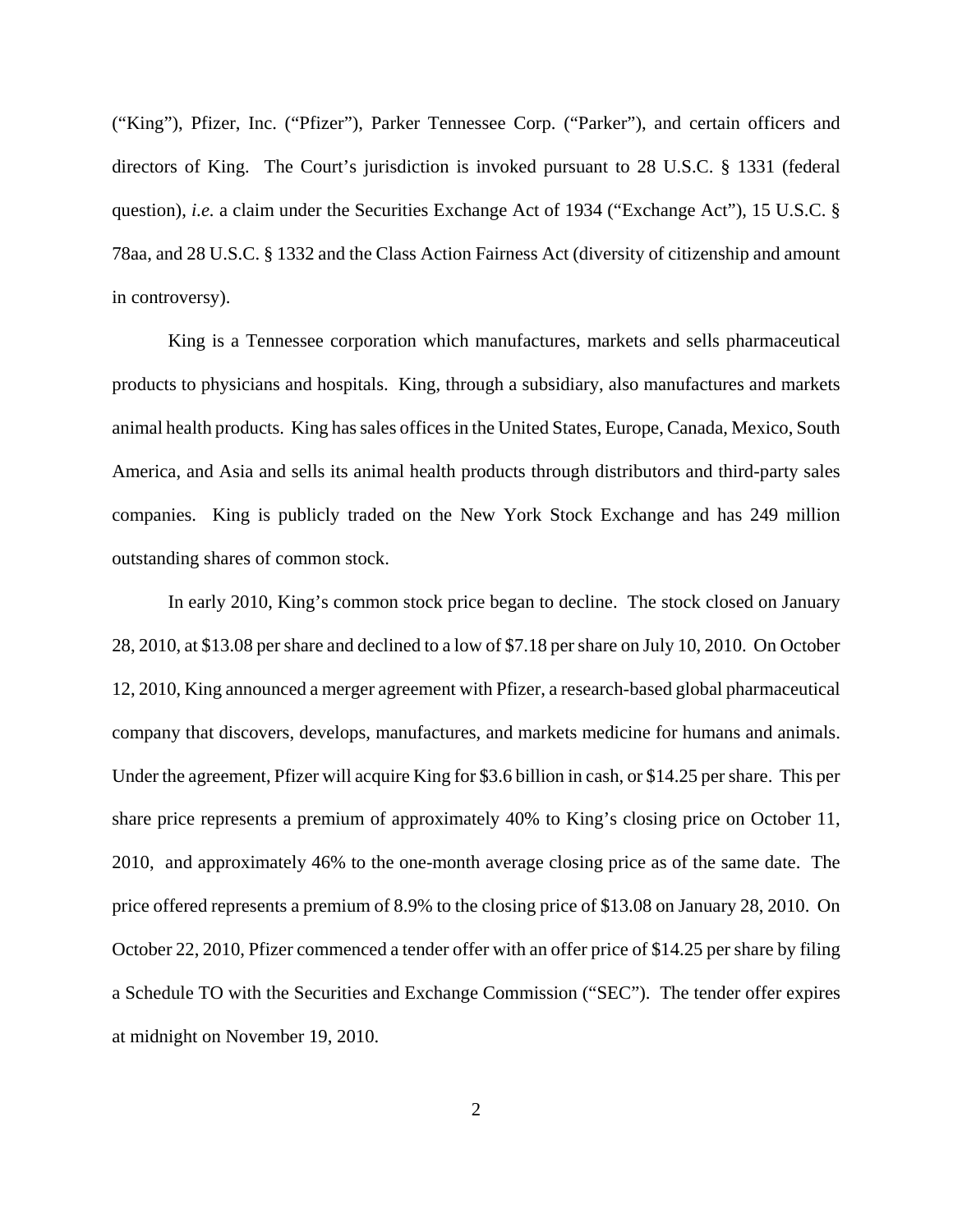The plaintiff is a resident of New York and is a shareholder of King. The complaint does not state the number of shares owned by the plaintiff. The plaintiff seeks to enjoin the merger announced on October 12, 2010, or, if the merger is consummated, alternatively to recover damages for what he claims is the inadequate and unfair tender offer price. Plaintiff alleges violations of §§ 14(d)(4) and (e) of the Exchange Act (First Cause of Action), breach of fiduciary duties by the individual defendants who are officers and directors of King (Second Cause of Action), and aiding and abetting breaches of fiduciary duties by King and Pfizer (Third Cause of Action). In short, plaintiff alleges that the offered per share payment does not adequately compensate King shareholders, the transaction was agreed to by the individual defendants, members of King's Board of Directors, through an unfair process involving preclusive deal protections, and because the Schedule 14D-9 Recommendation filed with the SEC contains material omissions. The case is a purported class action brought by plaintiff "on behalf of himself and all others similarly situated."

### **II. Analysis and Discussion**

Plaintiff seeks through the instant motion to obtain "disclosure" from the defendants on an expedited basis in anticipation of moving for a preliminary injunction halting the proposed merger. Plaintiff argues that allowing the transaction to go forward on its current terms will forever forclose plaintiff and the absent class members from making an informed decision as to whether the tender offer is fair and whether to relinquish their King shares. Plaintiff seeks to build an evidentiary record to support his anticipated motion for a preliminary injunction.

Plaintiff argues that a grant of expedited discovery in litigation over corporate transactions in connection with an application for preliminary injunction is "normally routine []," citing several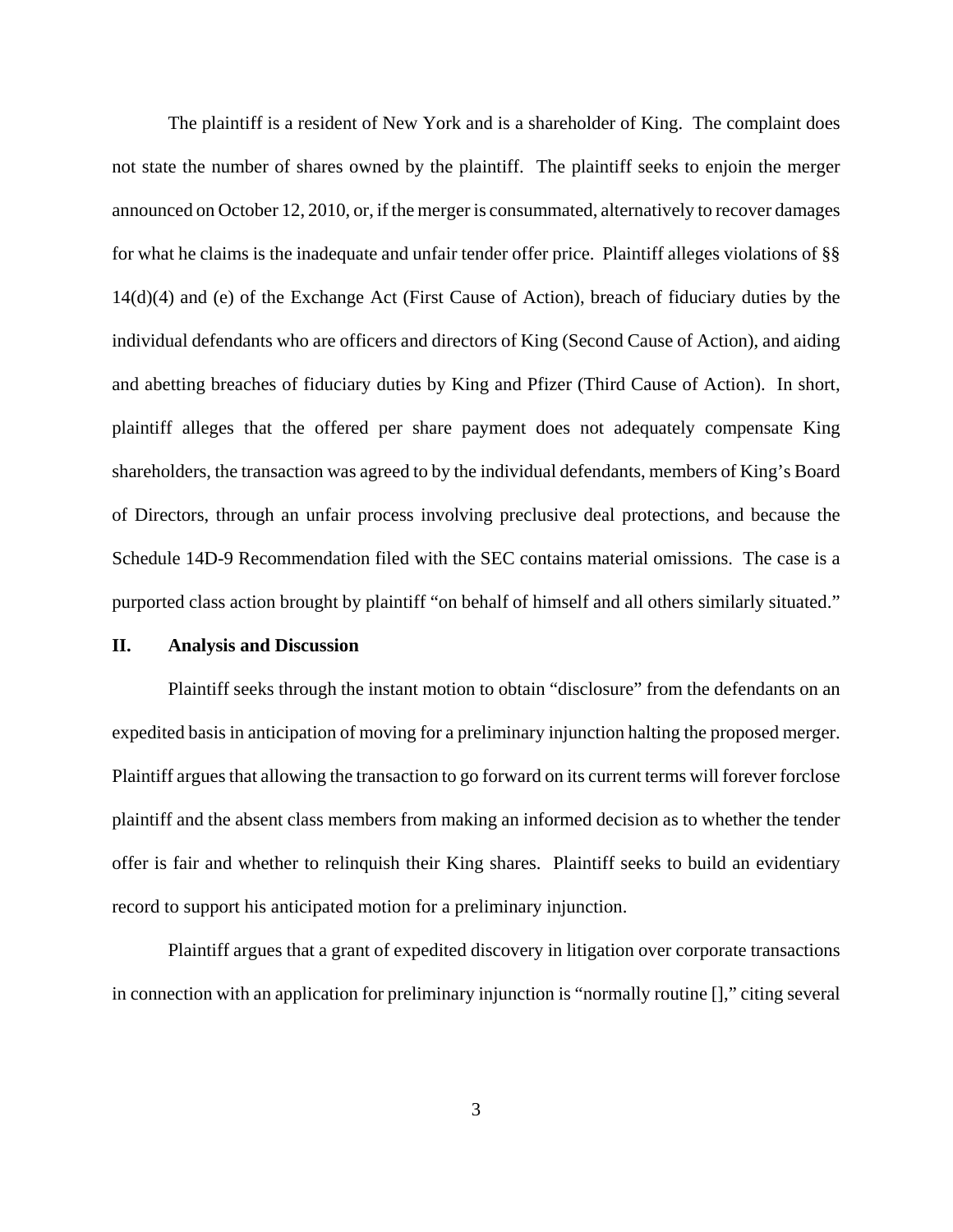decisions of the Delaware Court of Chancery.<sup>2</sup> [Doc. 6, p. 6]. That statement, however, appears to be a misstatement of the applicable standard by which this motion must be decided. It seems quite clear, as this Court has previously recognized, that expedited discovery is not the norm and that plaintiffs "must [first] make some *prima facie* showing of the need for expedited discovery. *USEC, Inc. v. Everitt*, 2009 WL 152479 (E.D. Tenn. Jan. 22, 2009). *See also Waggin' Train v. Normerica, Inc.*, 20009 WL 3762669 at \* 1 (W.D. Tenn. Aug. 18, 2009) (denying motion for expedited discovery because plaintiff failed to demonstrate need for expedited discovery); *Merrill Lynch, Pierce, Fenner & Smith, Inc. v. O'Connor,* 194 F.R.D. 618, 623 (N.D. Ill. 2000) ("[e]xpedited discovery is not the norm" and should be granted only on a showing of "necessity"). And, the standard applied by the Delaware courts appears to be substantially the same. *See In re 3COM Shareholders Litig*., 2009 WL 5173804 at \*1 (Del.Ch. 2009) ("[b]efore the [c]ourt will grant a motion for expedition, plaintiffs must establish 'a sufficiently colorable claim and show[] a sufficient possibility of threatened irreparable injury, as would justify imposing on defendants and the public the extra (and sometimes substantial) costs' of an expedited preliminary injunction proceeding").

Plaintiff's motion lacks merit and must fail for two reasons. First, because plaintiff pursues a claim under § 14(e) of the Exchange Act, the Private Securities Litigation Reform Act of 1995's ("PSLRA") mandatory, statutory stay of discovery applies until defendants' motions to dismiss are decided by the Court. Second, even if the PSLRA does not operate to stay discovery, plaintiff has not shown the necessity for expedited discovery nor has he stated a "sufficient possibility of threatened irreparable injury" to justify expedited discovery.

 $2<sup>2</sup>$  It has been recognized that Delaware courts have become specialists in the field of corporate law and decisions of the Delaware courts are often "instructive" on corporate matters. *See McCarthy v. Middle Tenn. Elec. Mbrshp. Corp*., 466 F.3d 399, 409 (6th Cir. 2006). Both plaintiff and defendants therefore cite extensively to Delaware court decisions.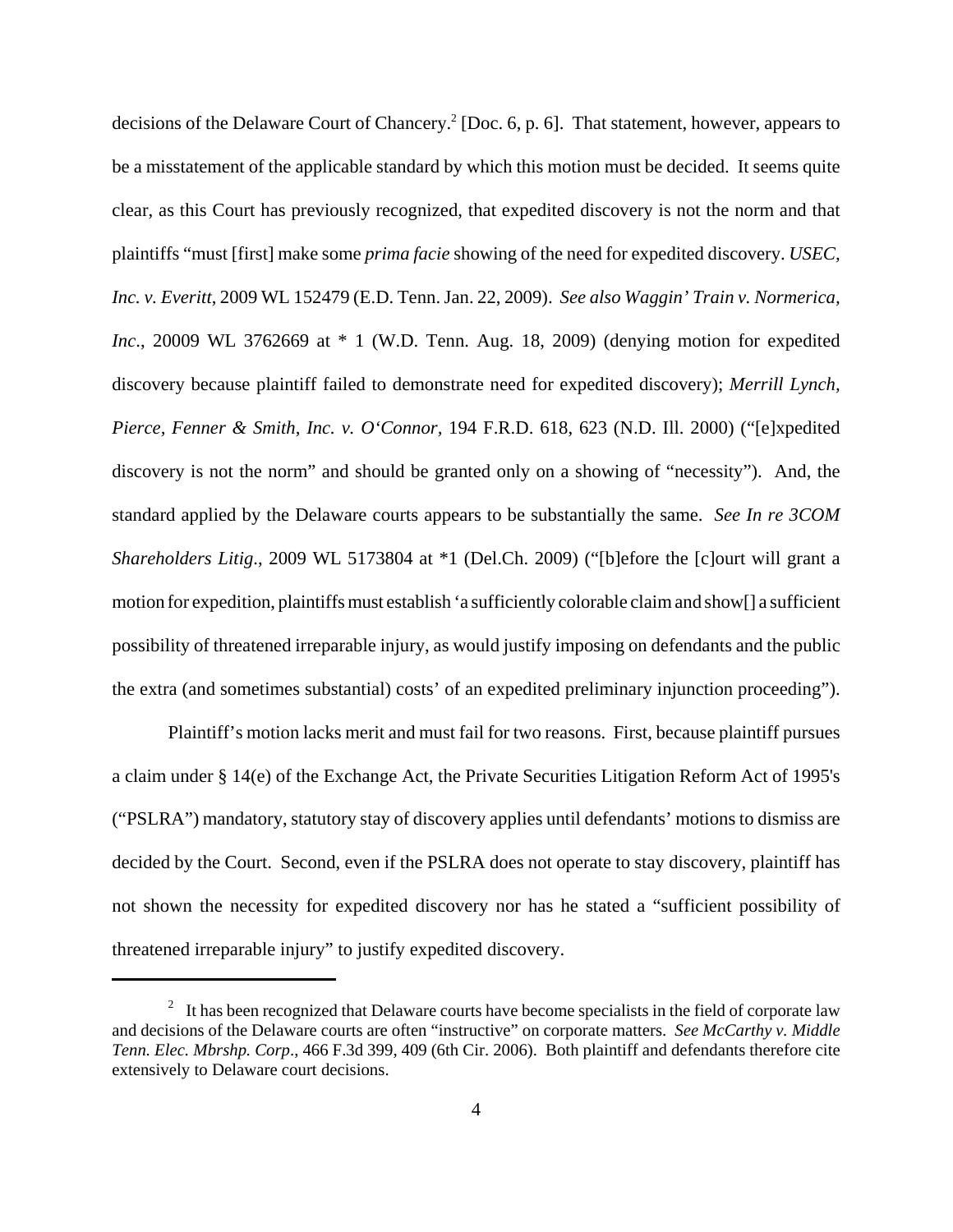#### **A. The PSLRA's Mandatory Stay of Discovery Applies to Plaintiff's Claims**

The terms of the PSLRA apply to private actions arising under  $\S$  14(e) of the Exchange Act brought as a plaintiff class action pursuant to the Federal Rules of Civil Procedure. 15 U.S.C. § 78u-4(a)(1). Pursuant to the PSLRA, a mandatory, automatic stay of all discovery applies to such an action until the defendants' motions to dismiss are decided.<sup>3</sup> In re Carnegie Int'l *Corp. Sec. Litig*., 107 F. Supp. 2d 676, 683 (D. Md. 2000). "[T]he stay of discovery procedures adopted in conjunction with the heightened pleading standards under the PSLRA is a reflection of the objective of Congress 'to provide a filter at the earliest stage (the pleading stage) to screen out lawsuits that have no factual basis.'" *Miller v. Champion Enterprises, Inc.*, 346 F.3d 660, 691-92 (6th Cir. 2003).

At oral argument, plaintiff sought to avoid application of the stay of discovery provisions of the PSLRA in two ways. First, he argued that the alleged violation of the Exchange Act set forth in the complaint's "First Cause of Action" is an individual claim not made on behalf of a purported class. Second, he argued that 15 U.S.C. § 78u-4(b)(3)(B) makes the stay inapplicable because expedited discovery is necessary "to prevent undue prejudice" to plaintiff.

Plainitff's first argument is somewhat disingenuous and fails upon examination of the language of the complaint. In the introductory paragraph, plaintiff states that he files his Amended Class Action Complaint "on behalf of himself and all other similarly situated" and describes the action as "a shareholder class action on behalf of the holders of common stock of King Pharmaceuticals, Inc." He further states that he brings "**this action** individually **and** as a class

 $3$  Defendants Pfizer and Parker filed a motion to dismiss plaintiff's amended class action complaint on October 18, 2010, [Doc. 32], and the remaining defendants filed a motion to dismiss the complaint on November 8, 2010, [Doc. 35]. Plaintiff has not yet responded to either motion.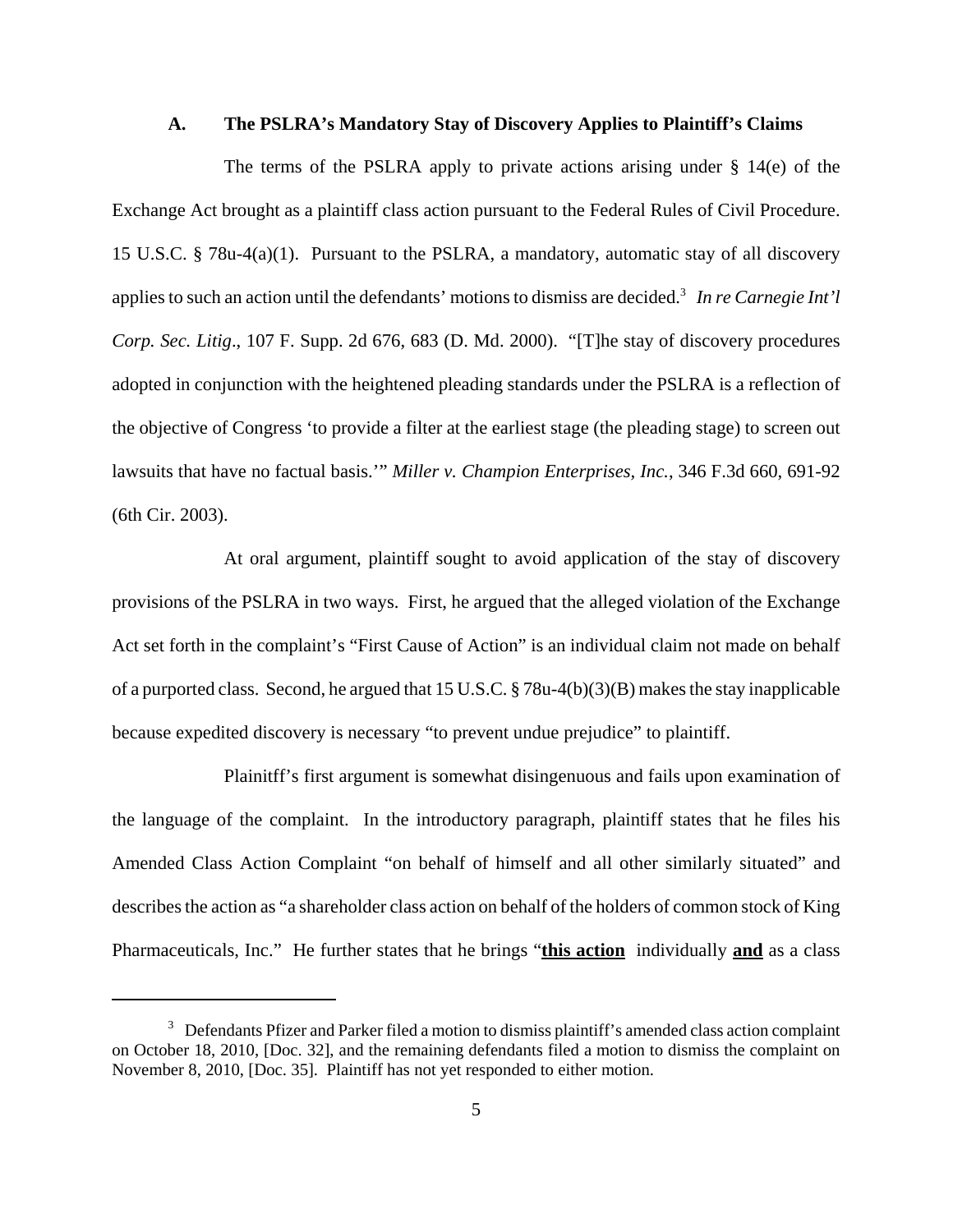action and identifies as questions of law and fact common to the class "whether Defendants have disclosed, and will disclose, all material facts in connection with the Transaction" (*i.e*. alleged violations of the Exchange Act). These provisions of the complaint belie plaintiff's assertion that the first cause of action is an individual one not brought on behalf of a class of shareholders.

As to the second argument, plaintiff is correct that the Court may lift the stay $4$  to prevent undue prejudice to the plaintiff. The plaintiff bears the burden of demonstrating that the mandatory stay should be lifted. *In re Fannie Mae Secs. Litig*., 362 F.Supp.2d 37, 38 (D. D.C. 2005). Although plaintiff states in his motion that he seeks "very limited discovery," he also states in his memorandum in support of his motion that he seeks an order "expediting all discovery proceedings in this action." Plaintiff seeks production of documents related to the proposed merger and tender offer<sup>5</sup> and an order requiring defendants<sup>6</sup> and one non-party to appear for depositions. He argues that these requests will only be minimally burdensome on defendants. Defendants dispute this assertion as "not accurate." Plaintiff argues that the "undue prejudice" standard for lifting the stay is a lower standard than the "irreparable harm" standard and, since he has shown irreparable harm, he has also shown undue prejudice.

Even if the Court accepts plaintiff's argument that the undue prejudice standard is a lesser standard than the irreparable harm standard, plaintiff's argument fails for a very simple

<sup>&</sup>lt;sup>4</sup> Plaintiff has not formally moved to lift the stay but the Court will treat his oral argument as an oral motion to do so.

<sup>&</sup>lt;sup>5</sup> Counsel for plaintiff stated at oral argument that plaintiff would accept the documents agreed to be produced by the defendants in the state court actions, *see* page 7, as responsive to their document production demands.

 $6\;$  It appears that plaintiff seeks only the depositions of defendants Markison, the Chairman, President and Chief Executive Officer of King, and Wood, a Director, and not the depositions of all individual defendants.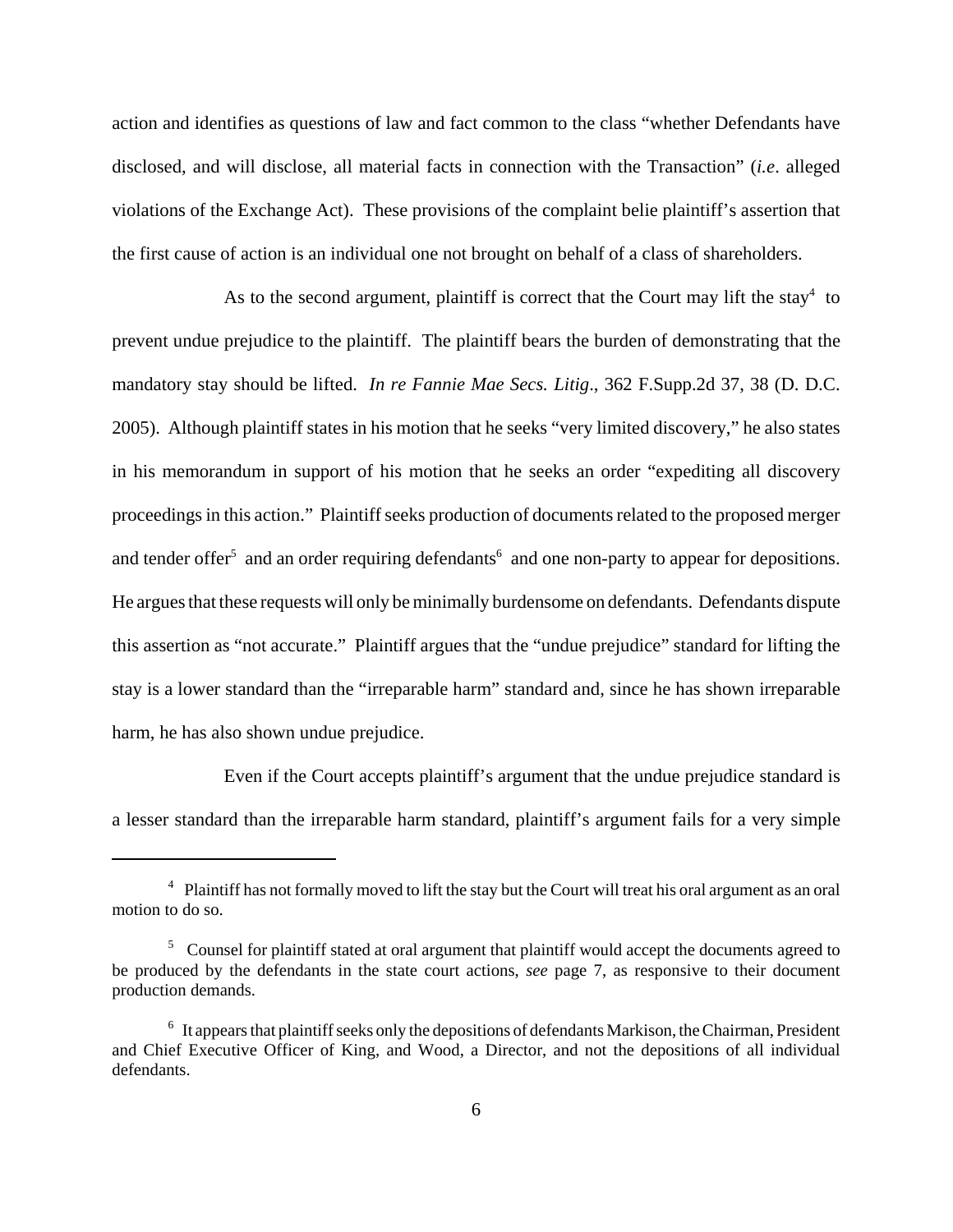reason. Plaintiff has failed to show a need or a necessity for expedited discovery in this case. As an initial matter, plaintiff filed his complaint in this case on October 15, 2010 and, as of the date of the oral argument on November 10, still had not filed a motion for a preliminary injunction despite the fact that counsel argued at the hearing that plaintiff could meet, even without discovery, the prerequisites for the issuance of a preliminary injunction. Given the delay in the filing of the motion and counsel's representation to the Court, it appears that the additional discovery sought amounts to nothing more than a fishing expedition, as defendants argue. In addition, plaintiff did not file his motion for expedited proceedings until October 28, 2010 thirteen days after the filing of the complaint. Furthermore, this action is one of seven actions which have been filed seeking to enjoin the proposed merger. The other six actions were filed in Tennessee state courts and have been consolidated in the Chancery Court for Sullivan County, Tennessee.

Counsel for the plaintiff acknowledged that the state court has appointed co-lead plaintiffs and lead counsel, has held in abeyance a motion for expedited discovery because the defendants had entered into an agreement for limited discovery and have begun producing documents, and plaintiffs in the state court actions have requested a hearing on a motion for preliminary injunction prior to November 19, 2010. Importantly, the state court denied the motion of the plaintiff in the instant case to intervene in the state court actions. Except to state that he disagrees with the way in which lead plaintiffs and lead counsel are pursuing the state court claims, plaintiff has made no effort to show that the state court proceedings, already well advanced beyond the status of this litigation, and the discovery to be produced in the state court action, as well as the pending motion for a hearing prior to the expiration of the tender offer, do not sufficiently protect the interests of shareholders, making this action duplicative, and an unnecessary waste of judicial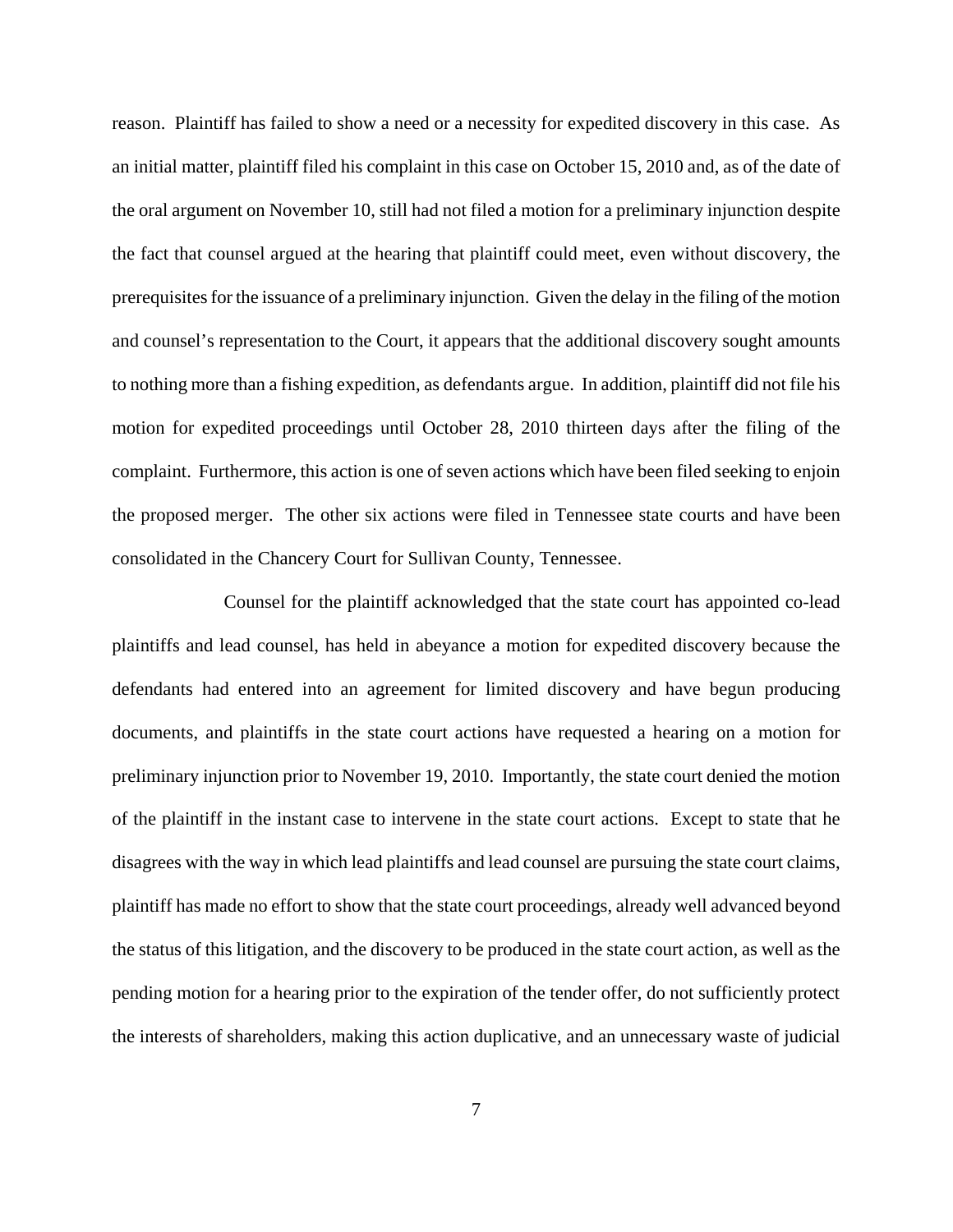resources and judicial economy. Under these circumstances, plaintiff can simply not show that he will suffer any undue prejudice from the automatic PSLRA stay of discovery in this case.

## **B. Plaintiff's Claims Do Not Meet The Legal Standard For Expedited Discovery in Non-PSLRA Cases**

Clearly, the Court has the discretion to expedite discovery where doing so would be in the interest of justice. A request for expedited discovery, however, should not be granted "unless there is a showing of good cause why that is necessary." *In re Sungard Data Sys., Inc. Shareholders Litig*., 2005 WL 1653975 at \*1 (Del. Ch. 2004). As set forth above, good cause is not established unless a plaintiff can both articulate a colorable claim **and** show a sufficient possibility of a threatened irreparable injury. Because the plaintiff does not show a possibility of a threatened irreparable injury, the Court need not determine at this point whether or not he states a sufficiently colorable claim.7

When asked at oral argument what threatened irreparable injury might occur from the failure of the Court to expedite discovery, plaintiff's attorney responded that irreparable harm is presumed under Delaware law in cases involving claims of failure to disclose material facts in advance of a merger vote, citing *In re: Netsmart Technologies, Inc. Shareholders Litig*., 924 A.2d 171 (Del. Ch. 2007). The *Netsmart* case, however, is unpersuasive and inapposite. First of all, the court in *Netsmart* was considering the question of whether or not irreparable harm had been established for the purpose of the grant of a preliminary injunction to halt a corporation's merger with other entities. The court was not considering the question of whether or not irreparable harm would occur or was

 $\frac{7}{1}$  The question of whether or not plaintiff has stated a claim for relief is the subject of the motions to dismiss in the case and the Court will not decide those motions until after plaintiff has had an opportunity to respond to the motions.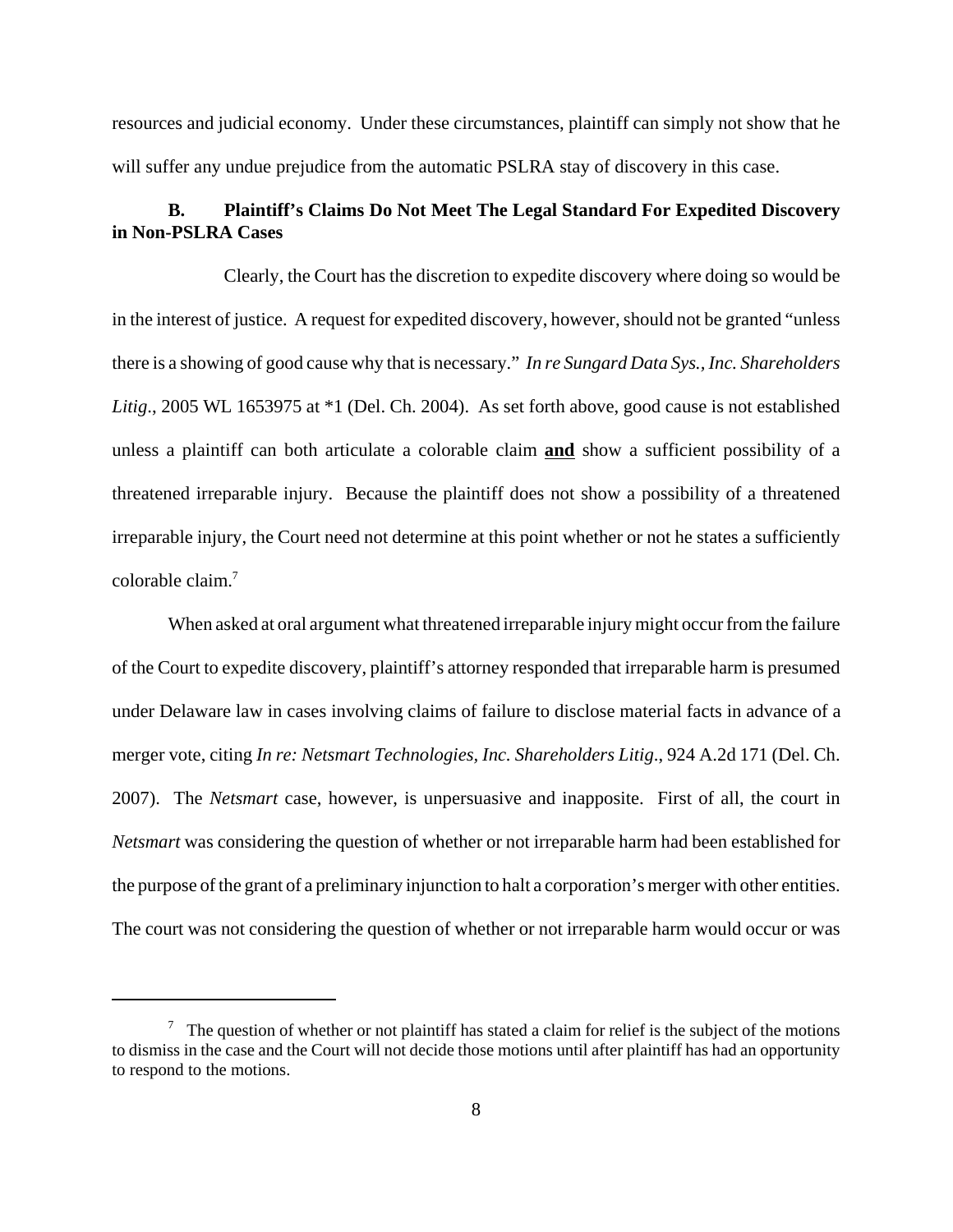threatened as the result of an inability to receive expedited discovery. Plaintiff assumes, without any basis for doing so, that threatened irreparable harm for the purpose of the issuance of a preliminary injunction also establishes irreparable harm for the purpose of expedited discovery. Plaintiff's conclusion does not necessarily follow, especially where plaintiff claims, as he does here, that the disclosures are inadequate on their face and cannot, indeed makes no attempt to, identify specifically any information he hopes to gain through the expedited discovery process which would aid in anyway his presentation of his motion for preliminary injunction.

Secondly, while the court in *Netsmart* did observe that "this court has typically found a threat of irreparable injury to exist when it appears stockholders may make an important voting decision on inadequate disclosures," *Id.* at 208 (citing *ODS Technologies, Inc. v. Marshall*, 832 A.2d 1254, 1262 (Del. Ch. 2003) ("The threat of an uninformed shareholder vote constitutes irreparable harm"); *In re Pure Resources, Inc. Shareholders Litig*., 808 A.2d 421, 452 (Del. Ch. 2002) ("[I]rreparable injury is threatened when a stockholder might make a tender or voting decision on the basis of materially misleading or inadequate information."), the Delaware court clearly distinguished between the case where the refusal to grant an injunction presents the possibility that a higher, pending, rival offer might go away forever and the case where, as here, no rival bid is on the table. In the latter case, Delaware courts have often found it imprudent to enjoin "the only deal on the table, when the stockholders can make that decision for themselves." *Id.* at 208 (citing *Revlon, Inc. v. MacAndrews & Forbes Holdings, Inc.*, 506 A.2d 173 (Del. 173, 184-85).

As the Court noted,

[w]hen another higher bid has been made, an injunction against the target board's chosen deal has the effect of insuring a fair option in which the highest bidder will prevail, at comparatively little risk to target shareholders. Indeed, in most circumstances, this means that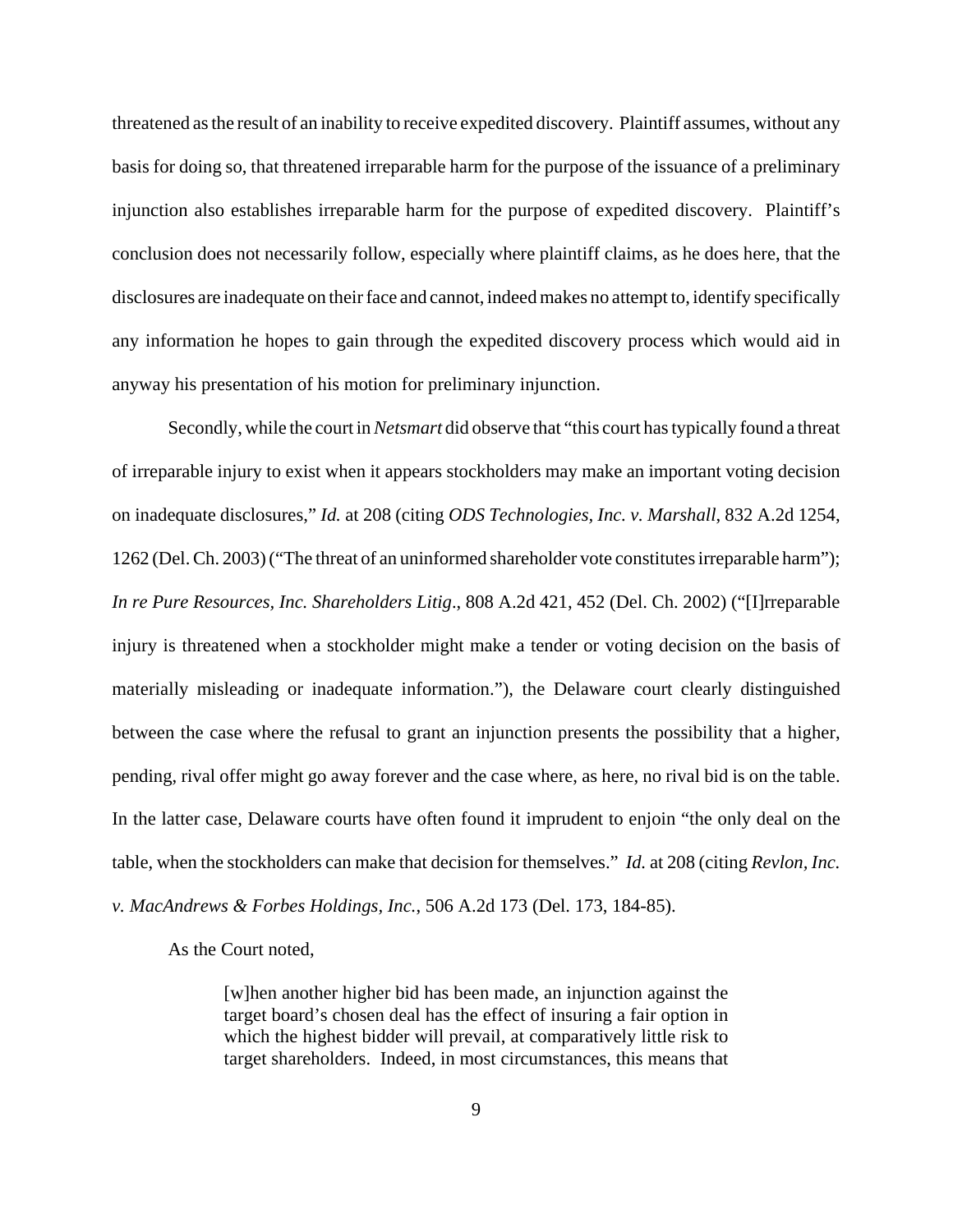the chances for a later damages proceeding are greatly minimized given the competition between rival bidders. By contrast, when this Court is asked to enjoin a transaction and another higher-priced alternative is not immediately available, it has been appropriately modest about playing games with other people's money.

*Id.* at 208. Given that there is no rival offer in this case, the Court might very well cause King's shareholders to lose the only opportunity for sale available and, in effect, prevent them from making the decision for themselves. No *per se* threat of irreparable harm exists here.

In addition, because there is no rival offer on the table, there does not appear to be any basis for a conclusion that monetary damages would not be sufficient to compensate shareholders if the plaintiff's allegations are ultimately proven to be true. As plaintiff at least tacitly acknowledged at oral argument, the ultimate question to be decided in this litigation is the per share value of the common stock, a determination that is hardly more speculative after the sale than before. Thus, it appears that the shareholders will have an adequate remedy at law if the transaction at issue here is ultimately approved at a price which plaintiff can later prove to be inadequate. *See Giammargo v. Snapple Beverage Corp*., 1994 WL 672698 at \*3 (Del. Ch. 1995) (money damages "completely sufficient, if plaintiffs are correct in their claim"); *Ward Equity Portfolio II L.P. v. AMFM Internet Holding, Inc*., 2001 WL 167720 at \*3 (Del. Ch. 2001) (denying plaintiff's motion for expedited proceedings because "an award of money damages could fully and adequately compensate the plaintiffs for any injury they might suffer").

### **III. Conclusion**

For the reasons set forth herein, plaintiff's motion for expedited proceedings, [Doc. 5], is **DENIED**. In the event plaintiff files a motion for preliminary injunction, the motion must be filed not later than 11:00 o'clock a.m. on Wednesday, November 17, 2010 and the Court will hold a